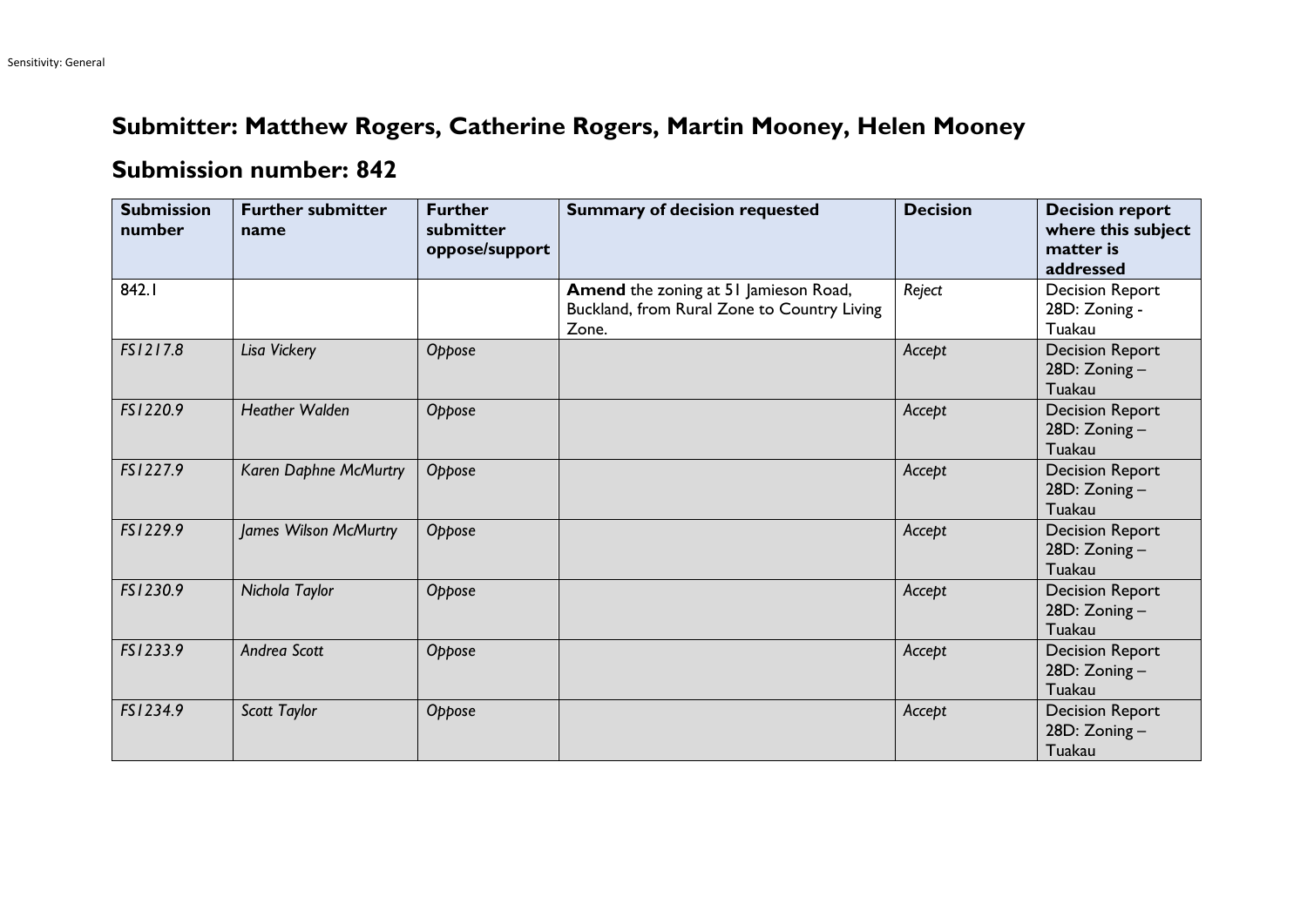| <b>Submission</b><br>number | <b>Further submitter</b><br>name | <b>Further</b><br>submitter<br>oppose/support | <b>Summary of decision requested</b> | <b>Decision</b> | <b>Decision report</b><br>where this subject<br>matter is<br>addressed |
|-----------------------------|----------------------------------|-----------------------------------------------|--------------------------------------|-----------------|------------------------------------------------------------------------|
| FS1237.9                    | <b>Bronwyn McMurtry</b>          | Oppose                                        |                                      | Accept          | <b>Decision Report</b><br>28D: Zoning-<br>Tuakau                       |
| FS1239.9                    | <b>Ruth Phillips</b>             | Oppose                                        |                                      | Accept          | <b>Decision Report</b><br>28D: Zoning-<br>Tuakau                       |
| FS1243.9                    | <b>Nicole Ormsby</b>             | Oppose                                        |                                      | Accept          | <b>Decision Report</b><br>28D: Zoning-<br>Tuakau                       |
| FS1245.9                    | <b>Maire Enterprises Limited</b> | Oppose                                        |                                      | Accept          | <b>Decision Report</b><br>28D: Zoning-<br>Tuakau                       |
| FS1246.9                    | Sharageen Holdings<br>Limited    | Oppose                                        |                                      | Accept          | <b>Decision Report</b><br>28D: Zoning-<br>Tuakau                       |
| FS1247.9                    | <b>Tammy Baker</b>               | Oppose                                        |                                      | Accept          | <b>Decision Report</b><br>28D: Zoning-<br>Tuakau                       |
| FS1356.9                    | Elizabeth Jean Deadman           | Oppose                                        |                                      | Accept          | <b>Decision Report</b><br>28D: Zoning-<br>Tuakau                       |
| FS1358.9                    | <b>Graham A Deadman</b>          | Oppose                                        |                                      | Accept          | <b>Decision Report</b><br>28D: Zoning-<br>Tuakau                       |
| FS1359.9                    | <b>Oshila Greathead</b>          | Oppose                                        |                                      | Accept          | <b>Decision Report</b><br>28D: Zoning-<br>Tuakau                       |
| FS1362.9                    | Samuel Philip Crisp              | Oppose                                        |                                      | Accept          | <b>Decision Report</b><br>28D: Zoning-<br>Tuakau                       |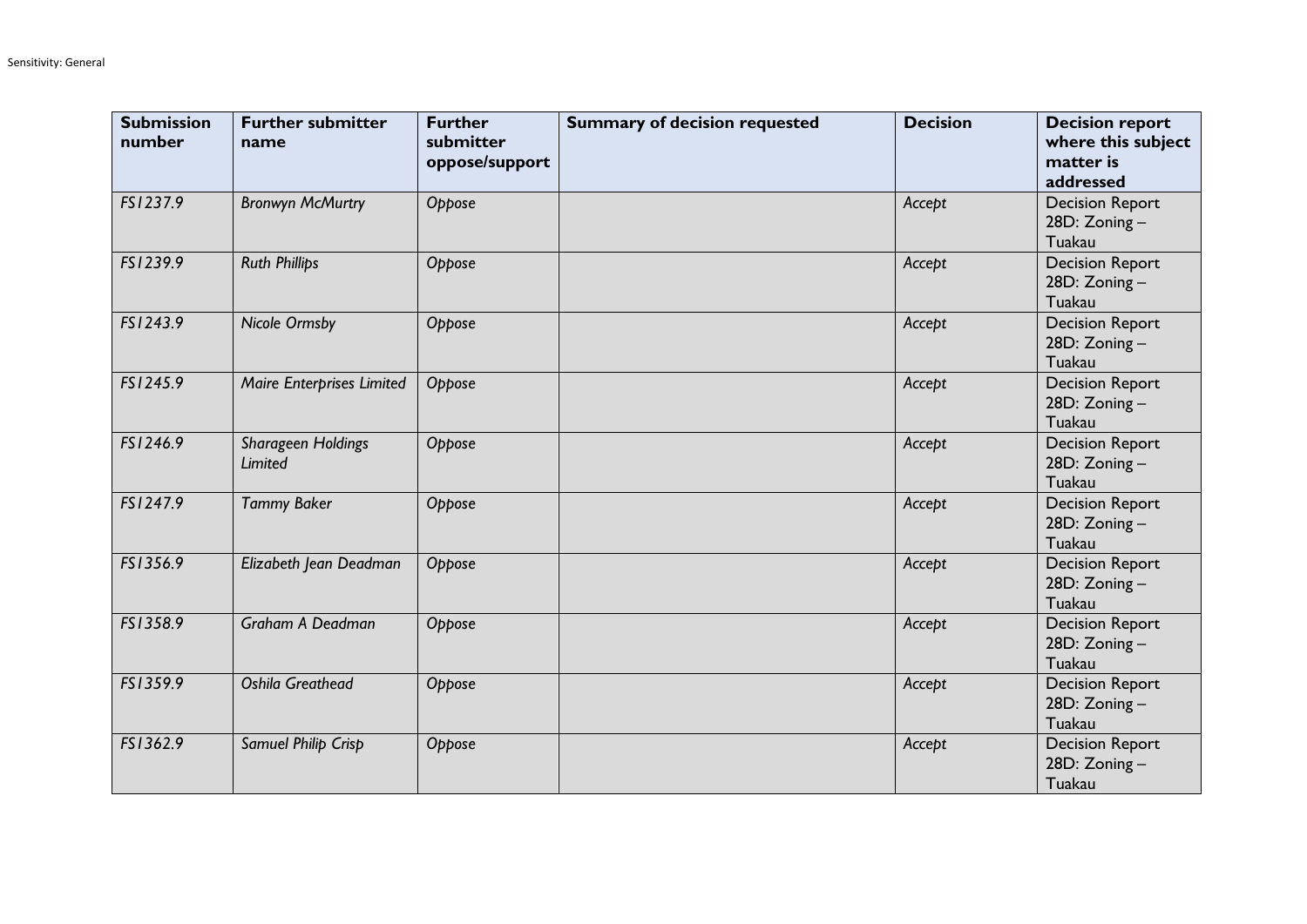| <b>Submission</b><br>number | <b>Further submitter</b><br>name | <b>Further</b><br>submitter<br>oppose/support | <b>Summary of decision requested</b> | <b>Decision</b> | <b>Decision report</b><br>where this subject<br>matter is<br>addressed |
|-----------------------------|----------------------------------|-----------------------------------------------|--------------------------------------|-----------------|------------------------------------------------------------------------|
| FS1363.9                    | Carly Rae Crisp                  | Oppose                                        |                                      | Accept          | <b>Decision Report</b><br>28D: Zoning-<br>Tuakau                       |
| FS1372.9                    | David Gordon Eady                | Oppose                                        |                                      | Accept          | <b>Decision Report</b><br>28D: Zoning-<br>Tuakau                       |
| FS1205.17                   | Lauren Alexandra Banks           | Oppose                                        |                                      | Accept          | <b>Decision Report</b><br>28D: Zoning-<br>Tuakau                       |
| FS1213.17                   | Pamela Jocelyn Lewis             | Oppose                                        |                                      | Accept          | <b>Decision Report</b><br>28D: Zoning-<br>Tuakau                       |
| FS1219.21                   | Kirsty Rae Rapana                | Oppose                                        |                                      | Accept          | <b>Decision Report</b><br>28D: Zoning-<br>Tuakau                       |
| FS1226.33                   | Mary Evelyn Chapman              | Oppose                                        |                                      | Accept          | <b>Decision Report</b><br>28D: Zoning-<br>Tuakau                       |
| FS1228.17                   | Peter Christopher<br>Chapman     | Oppose                                        |                                      | Accept          | <b>Decision Report</b><br>28D: Zoning-<br>Tuakau                       |
| FS1231.33                   | John Scott                       | Oppose                                        |                                      | Accept          | <b>Decision Report</b><br>28D: Zoning-<br>Tuakau                       |
| FS1232.33                   | Anthony Montagna                 | Oppose                                        |                                      | Accept          | <b>Decision Report</b><br>28D: Zoning-<br>Tuakau                       |
| FS1235.33                   | <b>Kirsten Marx</b>              | Oppose                                        |                                      | Accept          | <b>Decision Report</b><br>28D: Zoning-<br>Tuakau                       |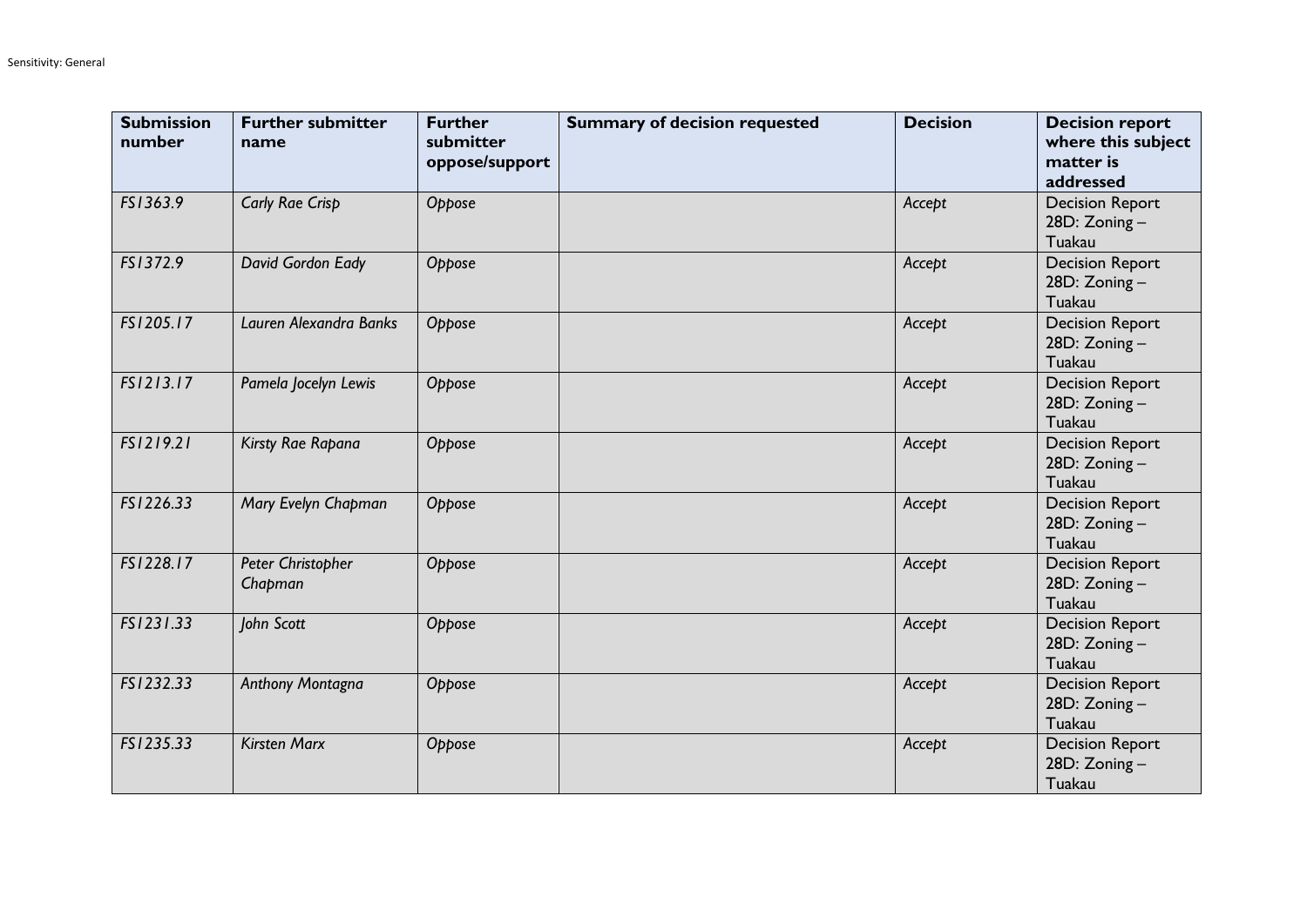| <b>Submission</b><br>number | <b>Further submitter</b><br>name | <b>Further</b><br>submitter<br>oppose/support | <b>Summary of decision requested</b> | <b>Decision</b> | <b>Decision report</b><br>where this subject<br>matter is<br>addressed |
|-----------------------------|----------------------------------|-----------------------------------------------|--------------------------------------|-----------------|------------------------------------------------------------------------|
| FS1236.17                   | Lynda Mellsop                    | Oppose                                        |                                      | Accept          | <b>Decision Report</b><br>28D: Zoning-<br>Tuakau                       |
| FS1238.17                   | <b>Grant David Maclean</b>       | Oppose                                        |                                      | Accept          | <b>Decision Report</b><br>28D: Zoning -<br>Tuakau                      |
| FS1240.17                   | Linda Andrew                     | Oppose                                        |                                      | Accept          | <b>Decision Report</b><br>28D: Zoning -<br>Tuakau                      |
| FS1241.17                   | <b>Calvin Andrew</b>             | Oppose                                        |                                      | Accept          | <b>Decision Report</b><br>28D: Zoning-<br>Tuakau                       |
| FS1242.21                   | Faine Delwyn Mende               | Oppose                                        |                                      | Accept          | <b>Decision Report</b><br>28D: Zoning-<br>Tuakau                       |
| FS1290.32                   | Anthony James Parker             | Oppose                                        |                                      | Accept          | <b>Decision Report</b><br>28D: Zoning-<br>Tuakau                       |
| FS1336.17                   | <b>Gary Finlay</b>               | Oppose                                        |                                      | Accept          | <b>Decision Report</b><br>28D: Zoning-<br>Tuakau                       |
| FSI35I.2I                   | Shana King                       | Oppose                                        |                                      | Accept          | <b>Decision Report</b><br>28D: Zoning-<br>Tuakau                       |
| FS1352.13                   | <b>Graydon Millen</b>            | Oppose                                        |                                      | Accept          | <b>Decision Report</b><br>28D: Zoning-<br>Tuakau                       |
| FS1354.13                   | Peter Francis Montagna           | Oppose                                        |                                      | Accept          | <b>Decision Report</b><br>28D: Zoning-<br>Tuakau                       |